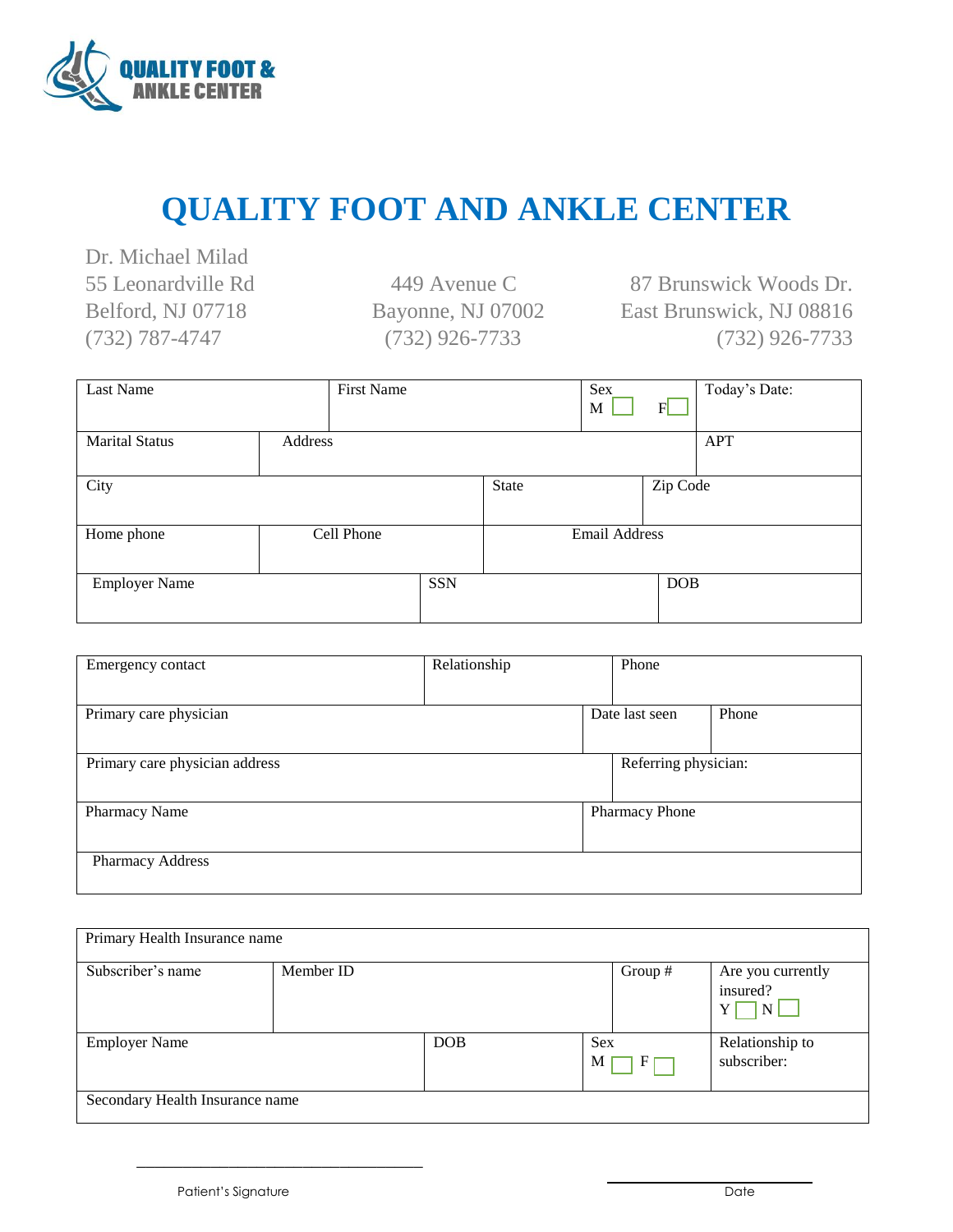

| Subscriber's name          | Member ID | Group $#$ | Are you currently<br>insured?<br>N |
|----------------------------|-----------|-----------|------------------------------------|
| How did you hear about us? |           |           |                                    |

## *Do you have history of the following?*

| Acid Reflux               | Y | N |
|---------------------------|---|---|
| Anemia                    | Y | N |
| Arthritis                 | Y | N |
| Asthma                    | Y | N |
| <b>Back Trouble</b>       | Y | N |
| <b>Bladder Infections</b> | Y | N |
| Abnormal Bleeding         | Y | N |
| <b>Blood Clots</b>        | Y | N |
| <b>Blood Transfusion</b>  | Y | N |
| Bronchitis/Emphysema      | Y | N |
| Cancer                    | Y | N |
| Diabetes I or II          | Y | N |

| Acid Reflux               | Y | N           | Fibromyalgia                 | Y | N           | Neuropathy             | Y | N              |
|---------------------------|---|-------------|------------------------------|---|-------------|------------------------|---|----------------|
| Anemia                    | Y | $\mathbf N$ | Gout                         | Y | N           | Open Sores             | Y | $\mathsf{N}$   |
| Arthritis                 | Y | N           | <b>Heart Attack</b>          | Y | N           | Pneumonia              | Y | N              |
| Asthma                    | Y | $\mathbf N$ | <b>Heart Disease/Failure</b> | Y | N           | Polio                  | Y | $\overline{N}$ |
| <b>Back Trouble</b>       | Y | N           | Hepatitis                    | Y | $\mathbf N$ | <b>Rheumatic Fever</b> | Y | N              |
| <b>Bladder Infections</b> | Y | $\mathbf N$ | $HIV+/AIDS$                  | Y | N           | Sickle Cell Disease    | Y | $\mathbf N$    |
| <b>Abnormal Bleeding</b>  | Y | N           | <b>High Blood Pressure</b>   | Y | N           | Skin Disorder          | Y | $\overline{N}$ |
| <b>Blood Clots</b>        | Y | N           | <b>Kidney Disease</b>        | Y | N           | Sleep Apnea            | Y | $\overline{N}$ |
| <b>Blood Transfusion</b>  | Y | $\mathbf N$ | Liver Disease                | Y | N           | <b>Stomach Ulcers</b>  | Y | $\overline{N}$ |
| Bronchitis/Emphysema      | Y | $\mathbf N$ | Low Blood Pressure           | Y | N           | <b>Stroke</b>          | Y | $\mathsf{N}$   |
| Cancer                    | Y | N           | Migraine Headaches           | Y | N           | <b>Thyroid Disease</b> | Y | N              |
| Diabetes I or II          | Y | $\mathbf N$ | Mitral Valve Prolapse        | Y | N           | Tuberculosis           | Y | N              |

| Neuropathy             | Y | N           |
|------------------------|---|-------------|
| <b>Open Sores</b>      | Y | N           |
| Pneumonia              | Y | N           |
| Polio                  | Y | N           |
| <b>Rheumatic Fever</b> | Y | N           |
| Sickle Cell Disease    | Y | N           |
| Skin Disorder          | Y | N           |
| Sleep Apnea            | Y | N           |
| <b>Stomach Ulcers</b>  | Y | N           |
| Stroke                 | Y | N           |
| <b>Thyroid Disease</b> | Y | $\mathbf N$ |
| Tuberculosis           | Y | N           |
|                        |   |             |

Other Conditions:

| <b>Current Medication</b> |  | <b>Surgery Type</b> | Date |
|---------------------------|--|---------------------|------|
|                           |  |                     |      |
|                           |  |                     |      |
|                           |  |                     |      |
|                           |  |                     |      |
|                           |  |                     |      |
| <b>Allergies?</b>         |  | <b>Reaction:</b>    |      |

\_\_\_\_\_\_\_\_\_\_\_\_\_\_\_\_\_\_\_\_\_\_\_\_\_\_\_\_\_\_\_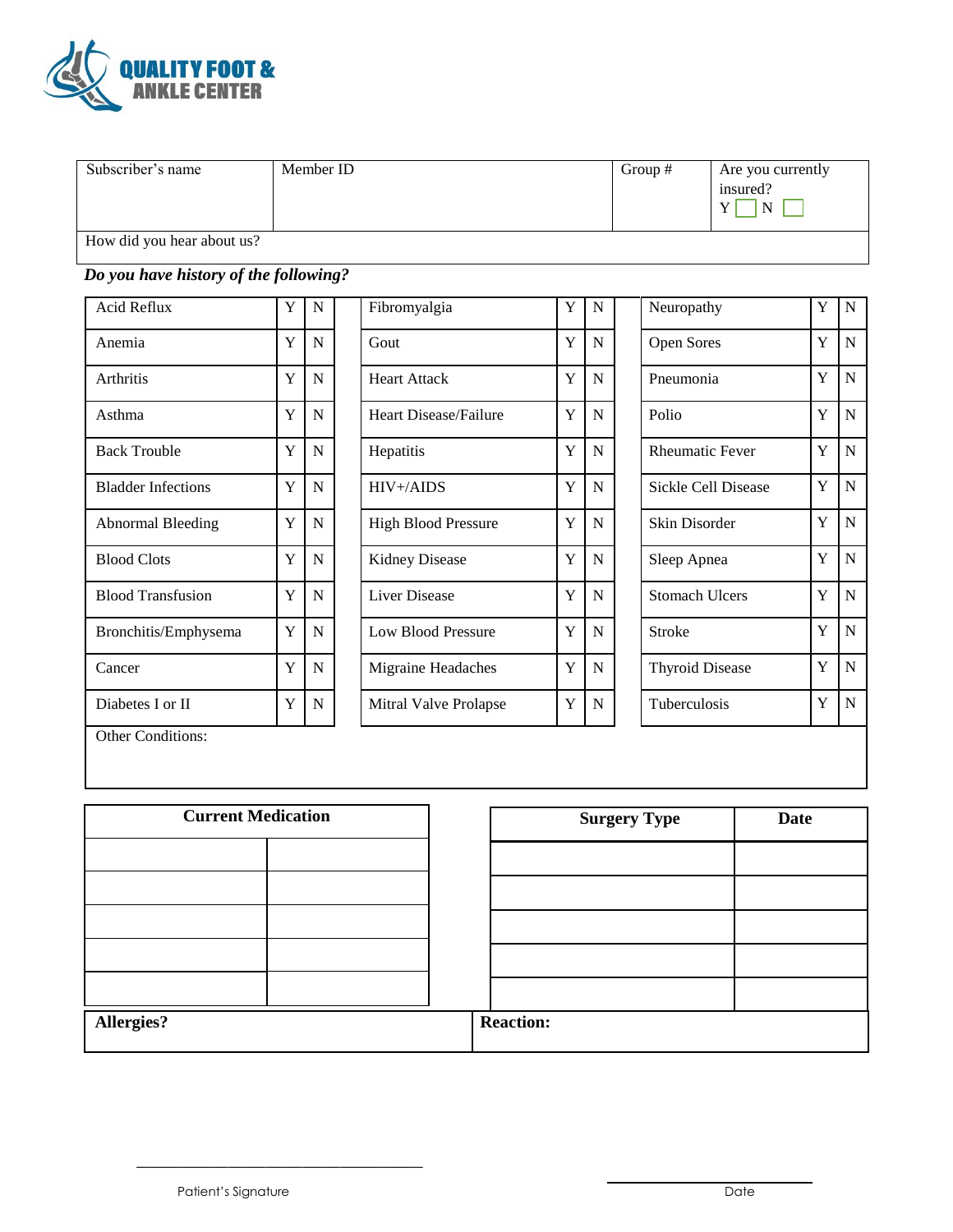

| <b>Use of Alcohol:</b>        | $\circ$ Never | $\circ$ Occasionally | $\circ$ Often | <b>OHistory of Abuse</b> |
|-------------------------------|---------------|----------------------|---------------|--------------------------|
| <b>Use of Tobacco:</b>        | $\circ$ Never | $\circ$ Occasionally | $\circ$ Often | <b>OHistory of Abuse</b> |
| <b>Use Recreational Drug:</b> | $\circ$ Never | $\circ$ Occasionally | $\circ$ Often | <b>OHistory of Abuse</b> |
| Weight:                       |               | Height:              |               |                          |

|                                 | <b>Family History</b>                                                 |
|---------------------------------|-----------------------------------------------------------------------|
| $\circ$ Diabetes $\circ$ Cancer | ⊙Heart Disease ⊙ High Blood Pressure ⊙Stroke ⊙Coronary Artery Disease |
| <b>OThyroid Disease</b>         | $\circ$ Rheumatoid Arthritis $\circ$ Other:                           |
|                                 | Relation:                                                             |

## *Your visit today*

| What is the reason for the visit today?                                                                                   |
|---------------------------------------------------------------------------------------------------------------------------|
| Where is the problem located?<br>$R \Box L$<br>Heel<br>Foot<br>Ankle                                                      |
| Inner side of the foot<br>$\Box$ Top of foot<br>Bottom of foot<br>Outer side of the foot                                  |
| Outer side of the ankle<br>Outer side of the Ankle                                                                        |
| Is this an accident or work injury?                                                                                       |
| What is your pain scale? $0 \t1 \t2 \t3 \t4 \t5 \t6 \t7 \t8 \t9 \t10$ (please circle one if applicable)                   |
| How long have you been experiencing the problem?<br>3 4 5 6 7 8 9 10<br>Days<br>Weeks<br>Months<br>$\mathcal{L}$<br>years |
| Does the pain/problem radiate in any direction?                                                                           |
| Did the pain/problem come on suddenly (possibly due to an injury) or gradually?                                           |
| (please circle one, or more if applicable)<br>Describe the pain: aching, stabbing, throbbing, sharp Dull, Other:          |
| What makes the pain/problem better or worse?                                                                              |
| Have you been treated for a similar problem before? If yes, what was the course of treatment?                             |

To the best of my knowledge, I have answered the questions on this form accurately. I understand that providing incorrect information can be dangerous to my health. I understand that it is my responsibility to inform the doctor and office staff of any changes in my medical status.

Signature Date

\_\_\_\_\_\_\_\_\_\_\_\_\_\_\_\_\_\_\_\_\_\_\_\_\_\_\_\_\_\_\_